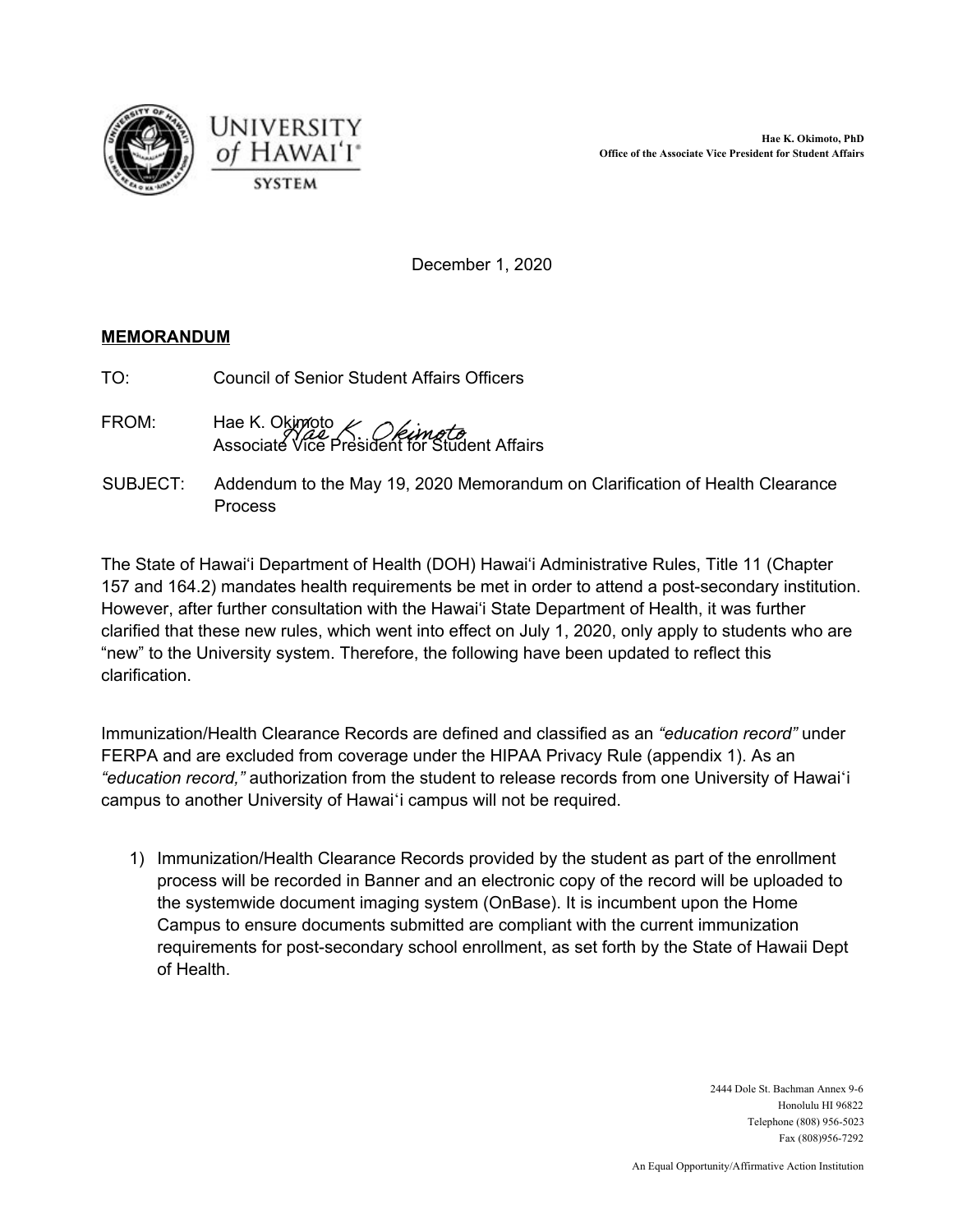- 2) Students within the University of Hawaiʻi system only need to present Immunization/Health Clearance Records upon initial enrollment within the system. Continuously enrolled students will not be subject to new health requirements that changed after initial enrollment, unless specified by the Department of Health, or moving into on-campus housing for the first time.
	- a) Continuously enrolled (Fall to Spring or Spring to Fall) students transferring within the University of Hawaiʻi system, who have had no break in enrollment, will NOT be required to resubmit health clearance information for registration purposes.
	- b) Students Changing Home Institutions, and Auto Admit recipients within the University of Hawai'i System will NOT be required to resubmit health clearance information for registration purposes.
	- c) Beginning with the Fall 2020 semester, students entering campus housing for the first time (21 years or younger) will need to submit the record of the Meningococcal Conjugate Vaccine.
- 3) Per Hawaiʻi State Department of Health guidance (email received from Heather Winfield-Smith of the Hawaiʻi State Department of Health) <mark>and <u>[memo](https://drive.google.com/file/d/1ZhwMW_twj9IZeDBL7slMupdKffhy8ffs/view?usp=sharing)</u> from the Chief of the</mark> Hawai'i State Department of Health Tuberculosis Branch, Hawaiʻi high school students (Dual Enrolled - SPEA) are covered by the compulsory school (K-12) health requirements and therefore do not need to provide additional immunization information to participate in college courses.
	- a) This provision excludes home schooled students.
	- b) Immunization/Health Clearance will be required if the student matriculates to the University of Hawaiʻi upon high school graduation.
- 4) If a student applies to and is admitted to multiple campuses, the Registrar of the student's home campus will remove any Health Clearance holds from all other campuses.
- 5) Returning students, regardless of how long they've been out, are required to meet new immunization requirements at the time of readmission.

 Note: Beginning with the Spring 2021 semester, students who are registered for exclusively online classes can be exempt from the requirements of Title 11, chapter 157, Hawaii Administrative Rules. To facilitate this, a new system-wide Health Clearance Waiver (HW) Hold has been created. This hold is informational only and will not restrict registration but serve as a notice to student, staff and advisors that this student is eligible to register for only online classes. This hold can restrict in-person services. Once a student submits all their necessary health information, the student will be able to register for any face-to-face or hybrid class. Please refer to the attached memo.

 If you have any concerns or questions, please feel free to contact me at 956-3504 or [hae@hawaii.edu](mailto:hae@hawaii.edu).

 May 19, 2020 [Clarification](https://www.hawaii.edu/wp/wp-content/uploads/2020/05/Clarification-on-Health-Clearance-Process-5.19.2020.pdf) on Health Clearance Process Memo **New [Systemwide](https://drive.google.com/file/d/1go8g15sgB-fsaO_lAy0gpW3jfw4XVvXQ/view?usp=sharing) Health Clearance Waiver Memo** Attachment:

 Honolulu HI 96822 Telephone (808) 956-5023 2444 Dole St. Bachman Annex 9-6 Fax (808)956-7292